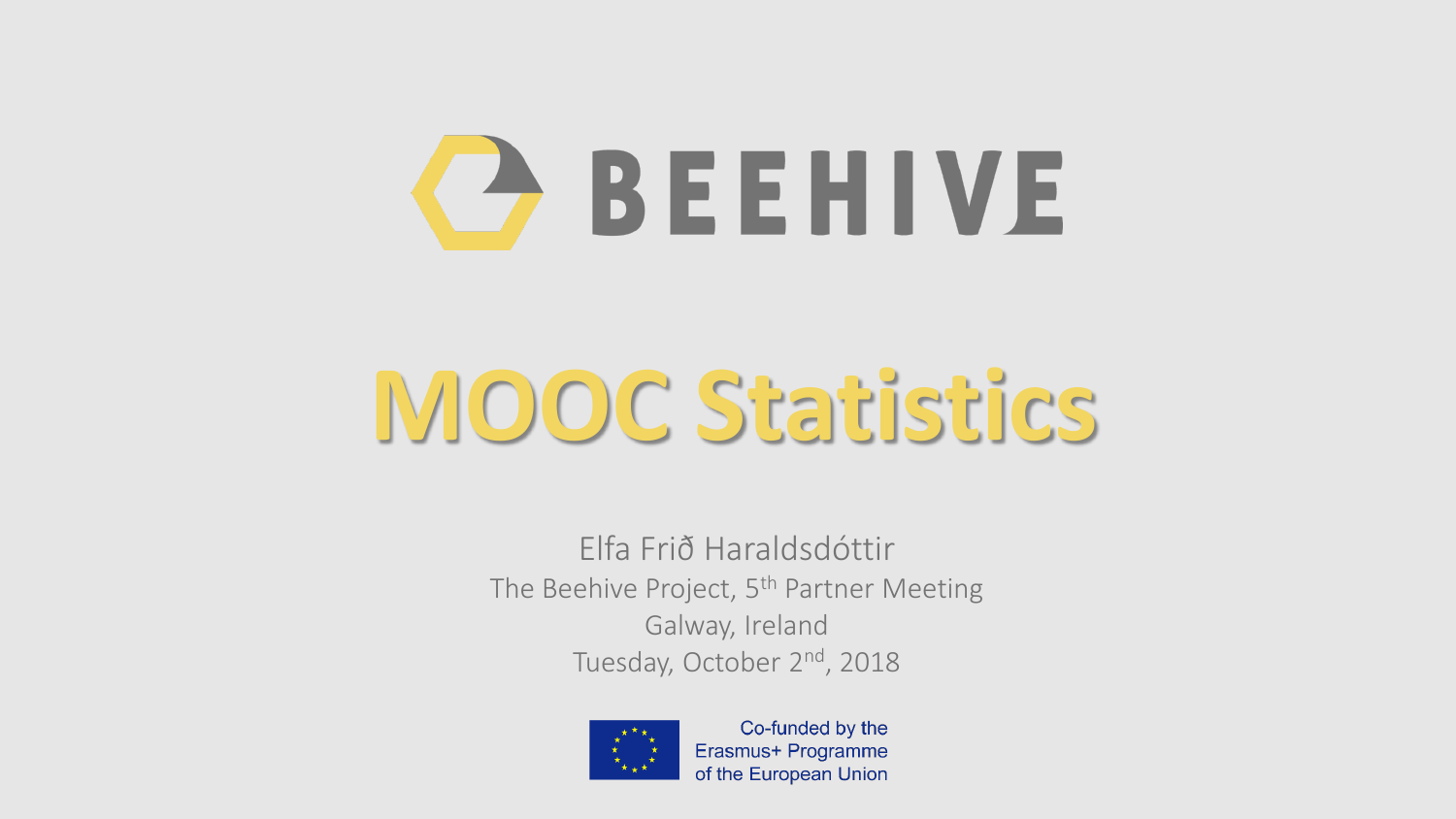### The Goal (What we promised)

At least 1000 registered MOOC learners from the Philippines and Indonesia

At least 200 completions, or 20%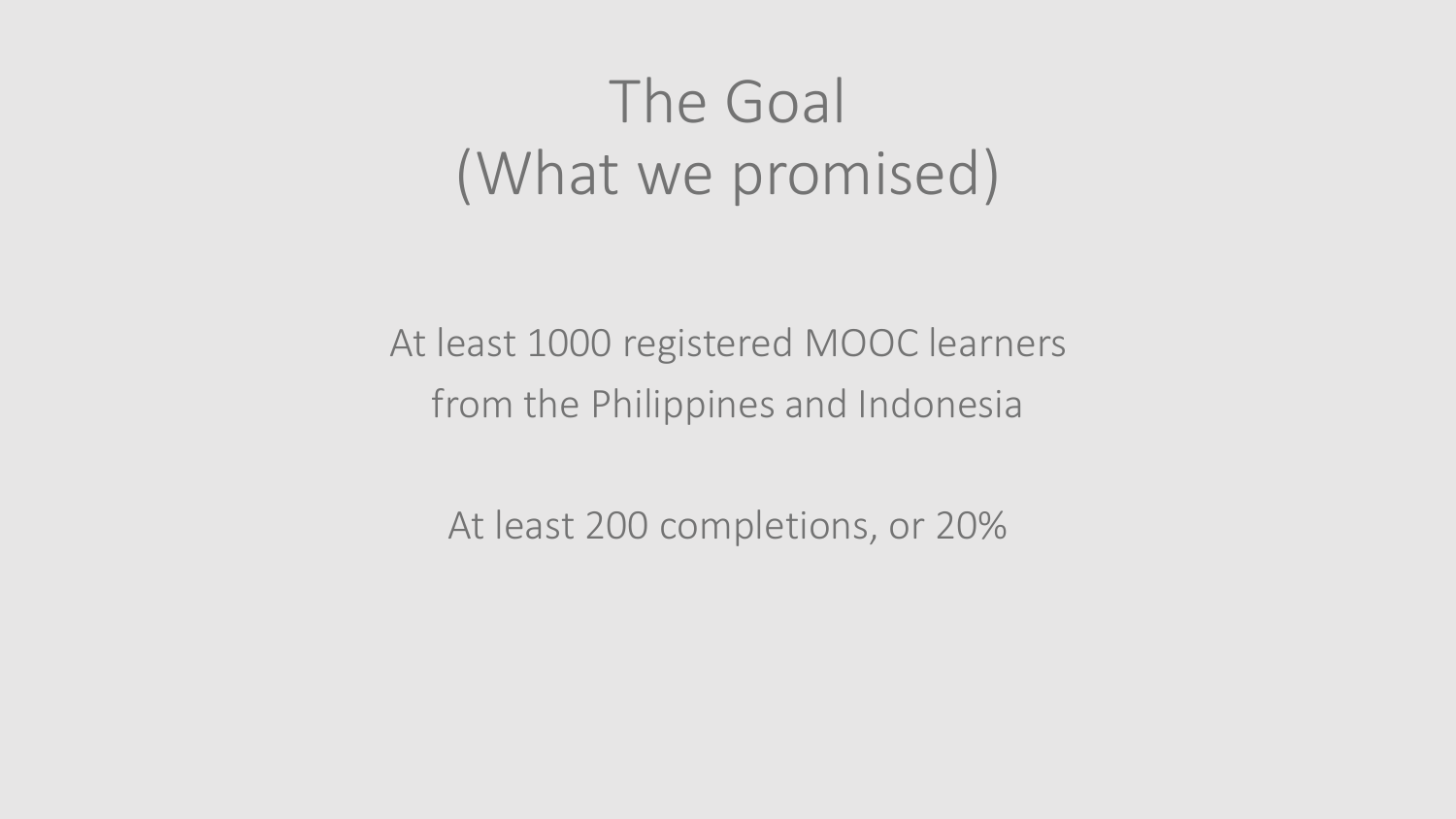#### Overall Statistics

Registered: 3810

Not started: 2306 60%

Partial: 487 13%

Completed: 1017 27%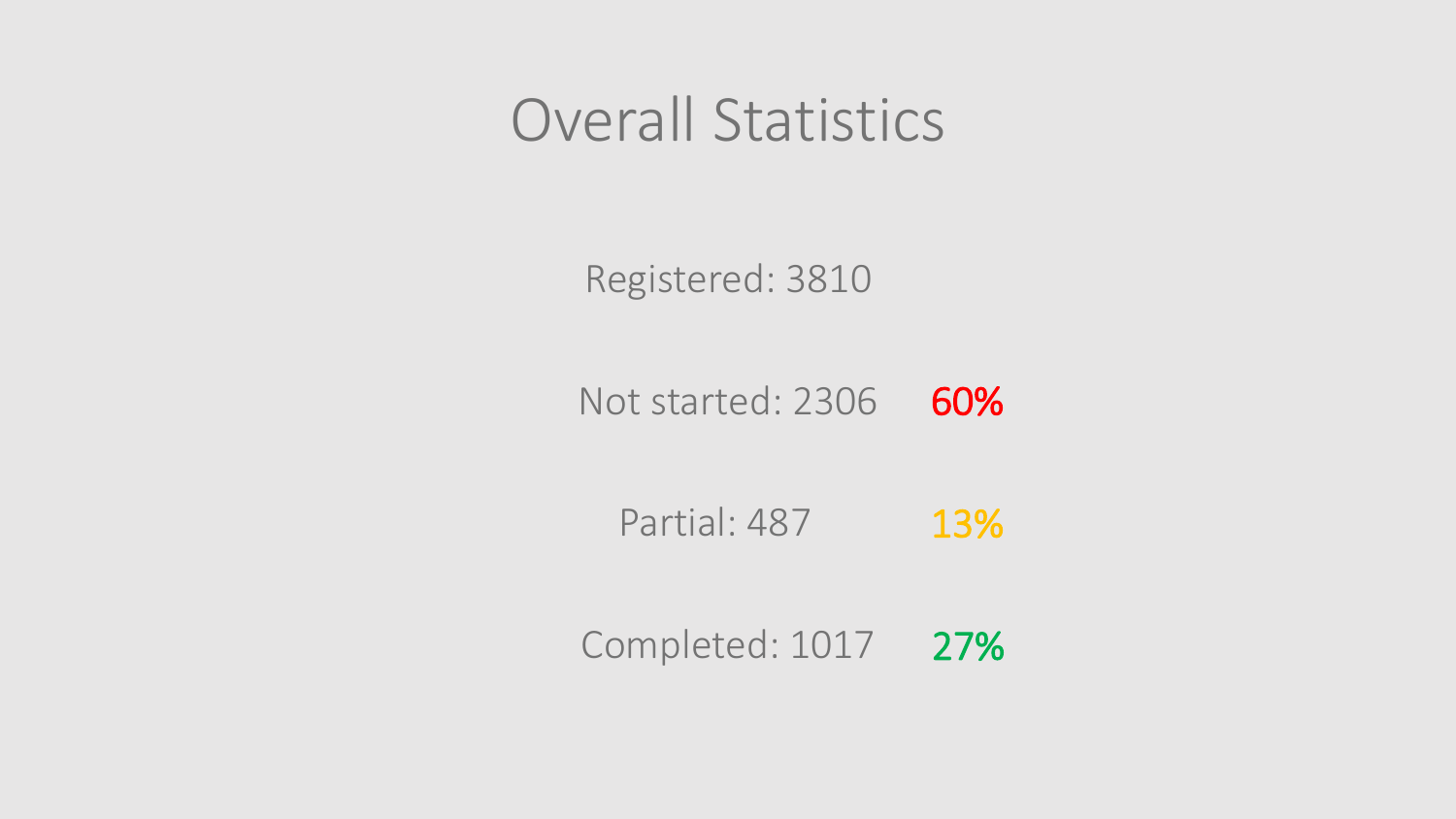#### Statistics per institution

Philippines: 39% Indonesia: 14%

| Cebu      | <b>Mapua</b> | <b>SLU</b> | <b>Binus</b> | U         | Other      |
|-----------|--------------|------------|--------------|-----------|------------|
| 1005      | 226          | 603        | 412          | 177       | 1387*      |
| 395 (39%) | 63 (28%)     | 323 (54%)  | 295 (72%)    | 157 (89%) | 1073 (77%) |
| 176 (18%) | 13 (6%)      | 156 (26%)  | 35 (9%)      | 20(11%)   | 87 (6%)    |
| 434(43%)  | 150(66%)     | 124 (20%)  | 82 (19%)     | $O(0\%)$  | 227(17%)   |
|           |              |            |              |           |            |

\*Philippines 224, Indonesia 52, Other Countries 1111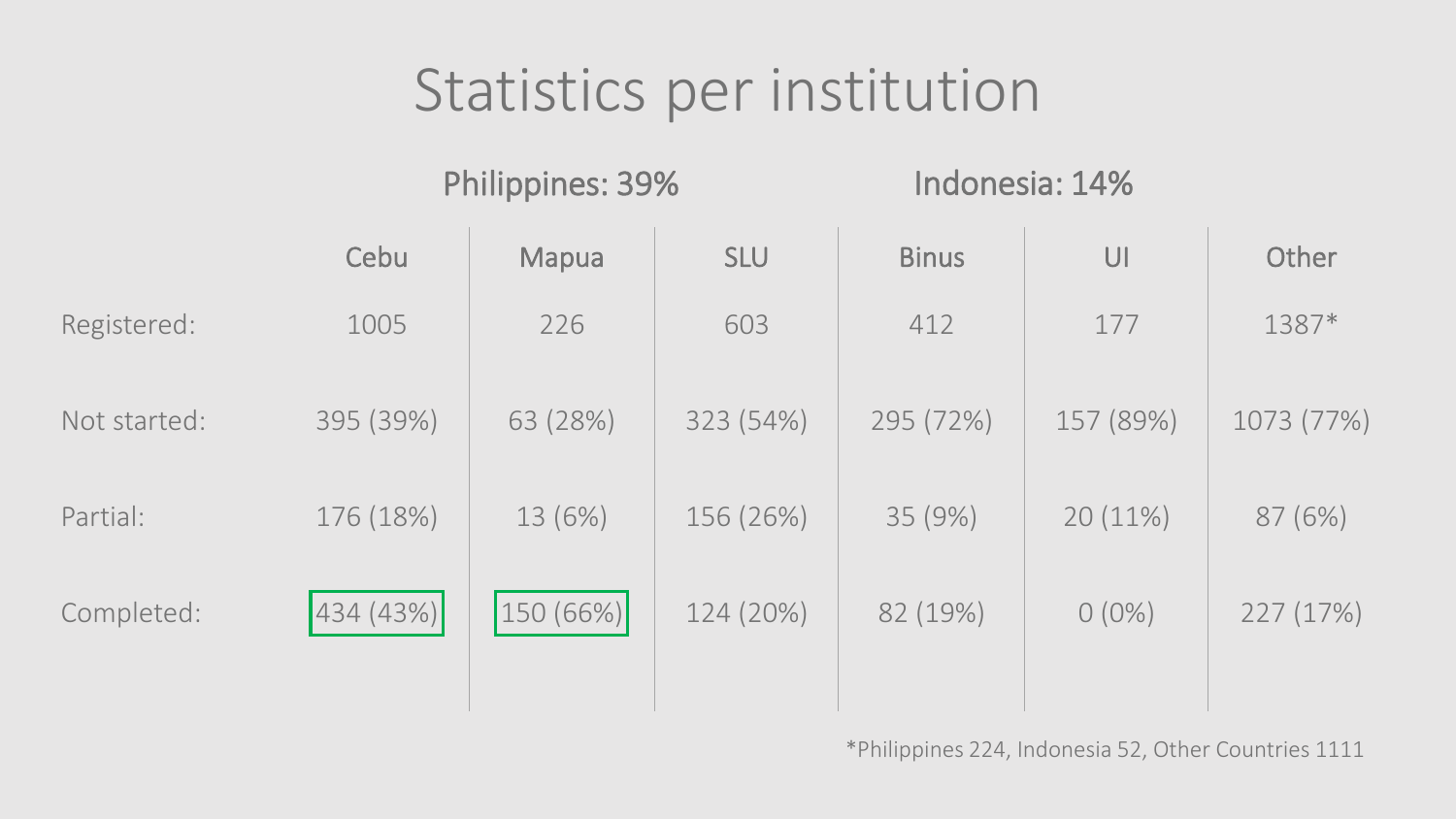#### Mentoring: How it was done

- 1. Student opted in for mentoring
- 2. Student matched with mentor
- 3. Mentor received email with assignment
	- Reminders sent when needed
	- New mentor assigned if no reply after 2-3 reminders
- 4. Mentor provided feedback
- 5. Quality assurance
	- Feedback revised as needed
- 6. Student received email with a link to their feedback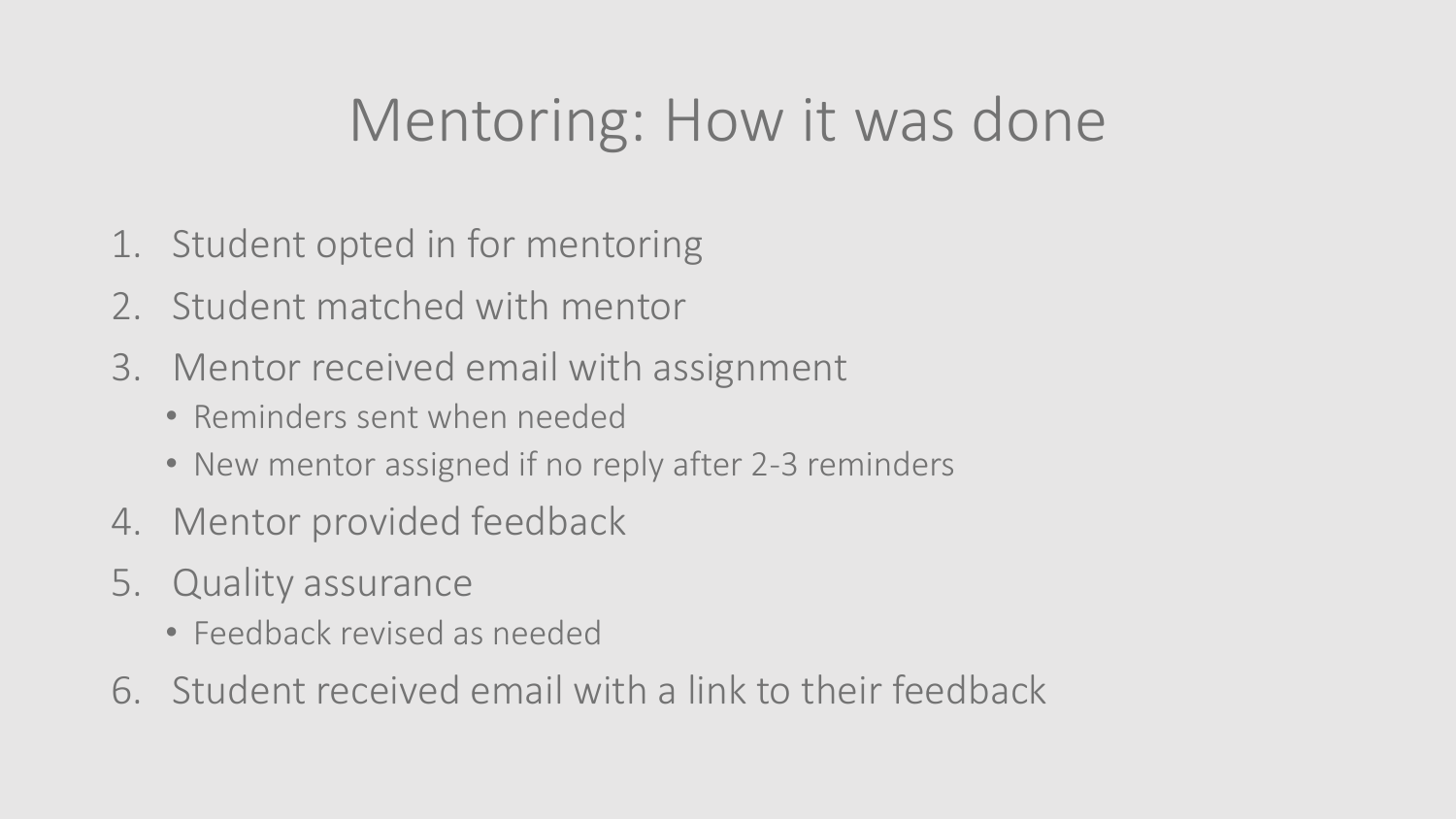#### Mentoring Statistics

- Students that opted in for mentoring: 202 199
	- 3 had no information entered

| Cebu | Mapua           | SLUT      | Binus          | Other |
|------|-----------------|-----------|----------------|-------|
| 79   | 32 <sup>1</sup> | <b>50</b> | $\overline{a}$ | 33    |

• Number of mentors: 48

46

- 2 did not react to any assignments
- Average number of assignments each mentor completed: 4